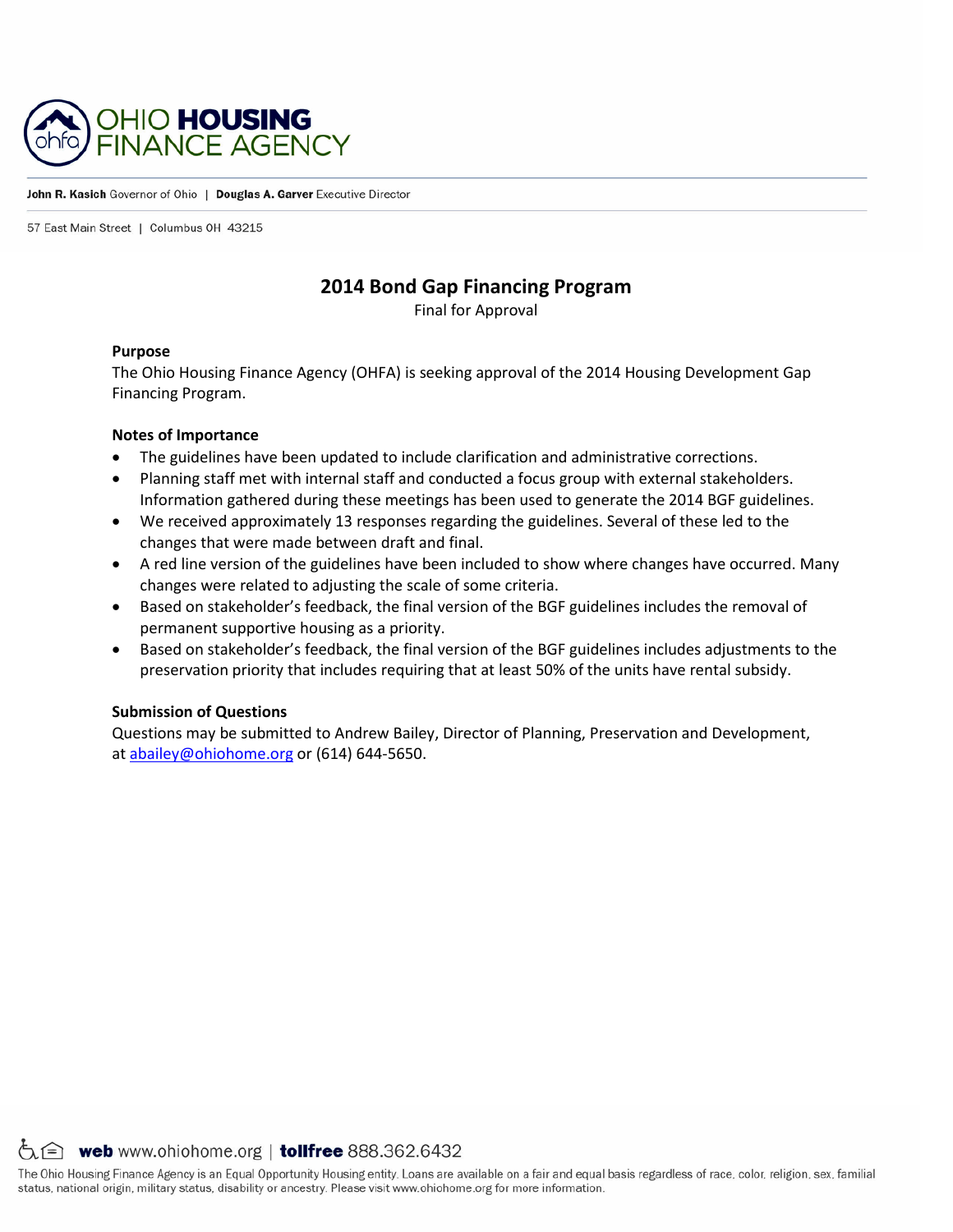# **A Note on 4% Housing Tax Credit Developments**

Financing affordable housing is difficult. Unlike market rate housing, which typically combines debt and equity, affordable housing requires several layers of complex funding sources. 4% Housing Tax Credit developments fall into a level of complexity, such as utilizing bond financing and selling the 4% credits, as well as many obstacles. One primary obstacle is low rent levels that greatly restrict how much debt a development pro forma can handle.

The Office of Planning, Preservation and Development is pleased to offer gap financing in the Bond Gap Financing Program. This financing, which includes up to \$1,000,000 in Ohio Housing Trust Fund dollars, helps developers make 4% Housing Tax Credit developments feasible. Since 2010 OHFA has awarded partners funding to construct and preserve 24 developments across the state. These 24 developments directly impact the lives of 1851 households by providing them a place to call home.

The Ohio Housing Finance Agency is pleased to present the 2014 Bond Gap Financing program. We are proud of the developments that have resulted from prior years of funding, and thank our development partners in impacting the lives of Ohio households.

The following is a list of staff members and our development partners that assisted in the creation of the 2014 Bond Gap Financing Program.

Andrew Bailey Director of Planning, Preservation and Development

# **Ohio Housing Finance Agency**

| Executive Director: | Doug Garver |
|---------------------|-------------|
| Chief of Staff:     | Sean Thomas |

# **Office of Planning, Preservation and Development**

| Program and Policy Manager: | Myia Batie         |
|-----------------------------|--------------------|
| <b>Operations Manager:</b>  | Karen Banyai       |
| <b>Business Manager:</b>    | Kelan Craig        |
| Portfolio Manager:          | <b>Kevin Clark</b> |

The following staff provided guidance and participated in the planning of the 2014 Guidelines: Celia Elkins, Planner Deborah Leasure, Planner Virgie Vaido, Analyst Kathy Berry, Analyst

Our office would also like to thank the Department of Program Compliance for their guidance and the Department of Communications for the graphic design of the guidelines.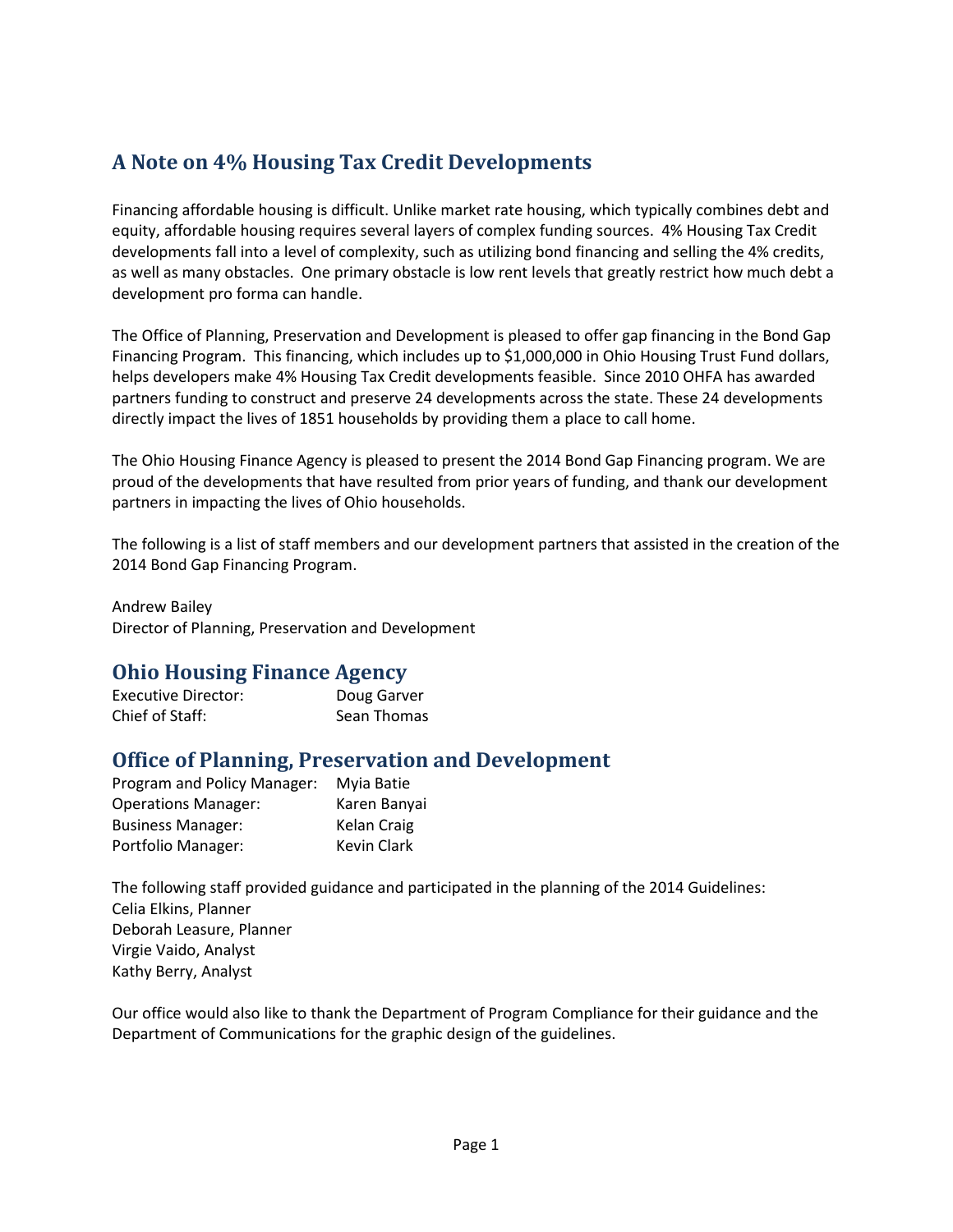# **Thanks to Our Partners**

OHFA would like to thank our partners that attended focus groups and provided written comments and feedback:

Cleveland Housing Network Coalition on Homelessness and Housing in Ohio Fairfield Homes Herman and Kittle Properties LeadingAge Millennia Housing Development National Church Residences

Ohio Capital Corporation for Housing Ohio Housing Council PIHRL PNC Bank Showe Management The Woda Group Wallick Communities

And thanks to all of our other partners that have participated in the Bond Gap Financing program, provided comments, or attend focus groups in the past.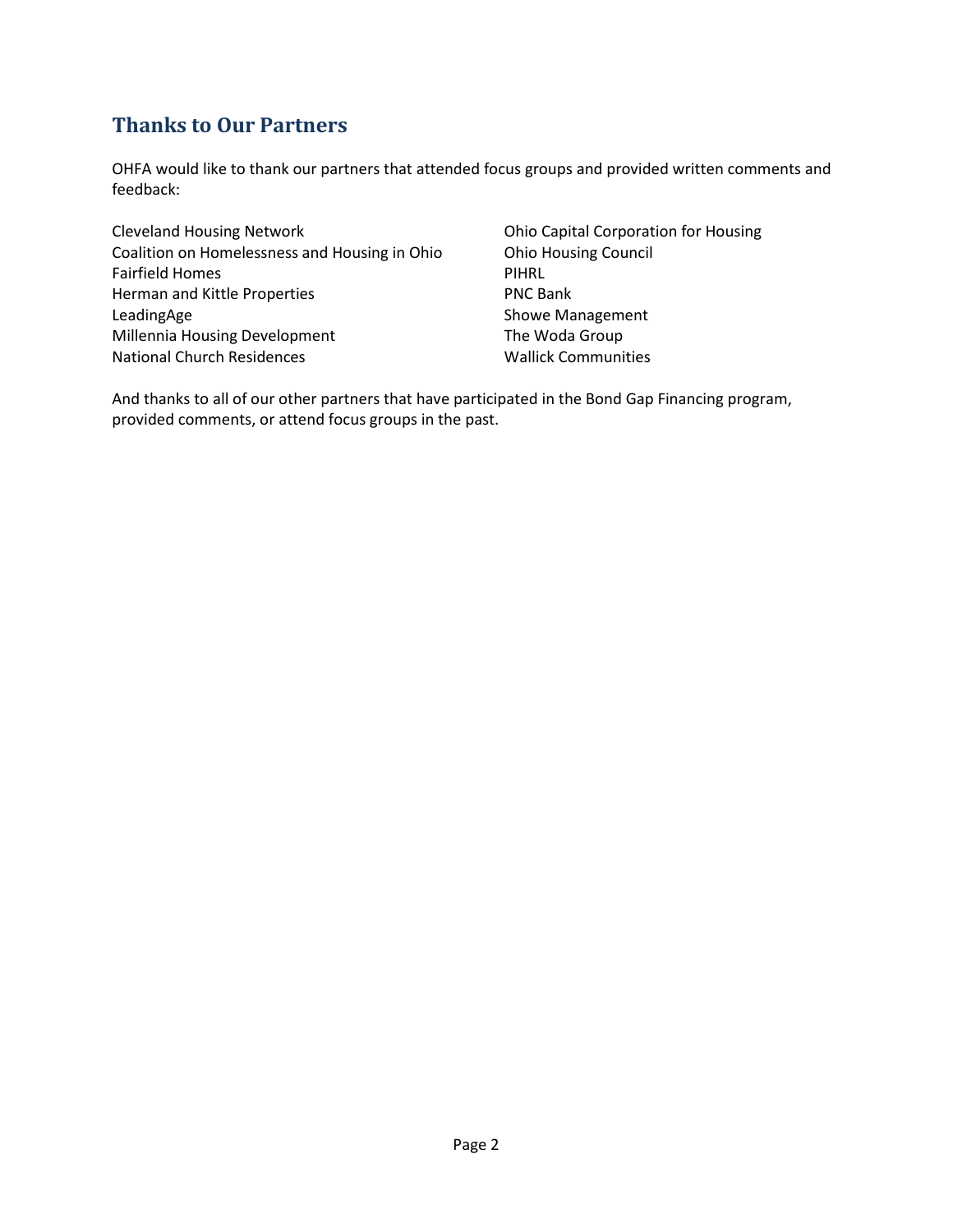# **Contents**

| Ι.   |  |
|------|--|
| А.   |  |
| В.   |  |
| C.   |  |
| D.   |  |
| II.  |  |
| А.   |  |
| В.   |  |
| C.   |  |
| D.   |  |
| F.   |  |
| F.   |  |
| III. |  |
| А.   |  |
| B.   |  |
| C.   |  |
| D.   |  |
| F.   |  |
| IV.  |  |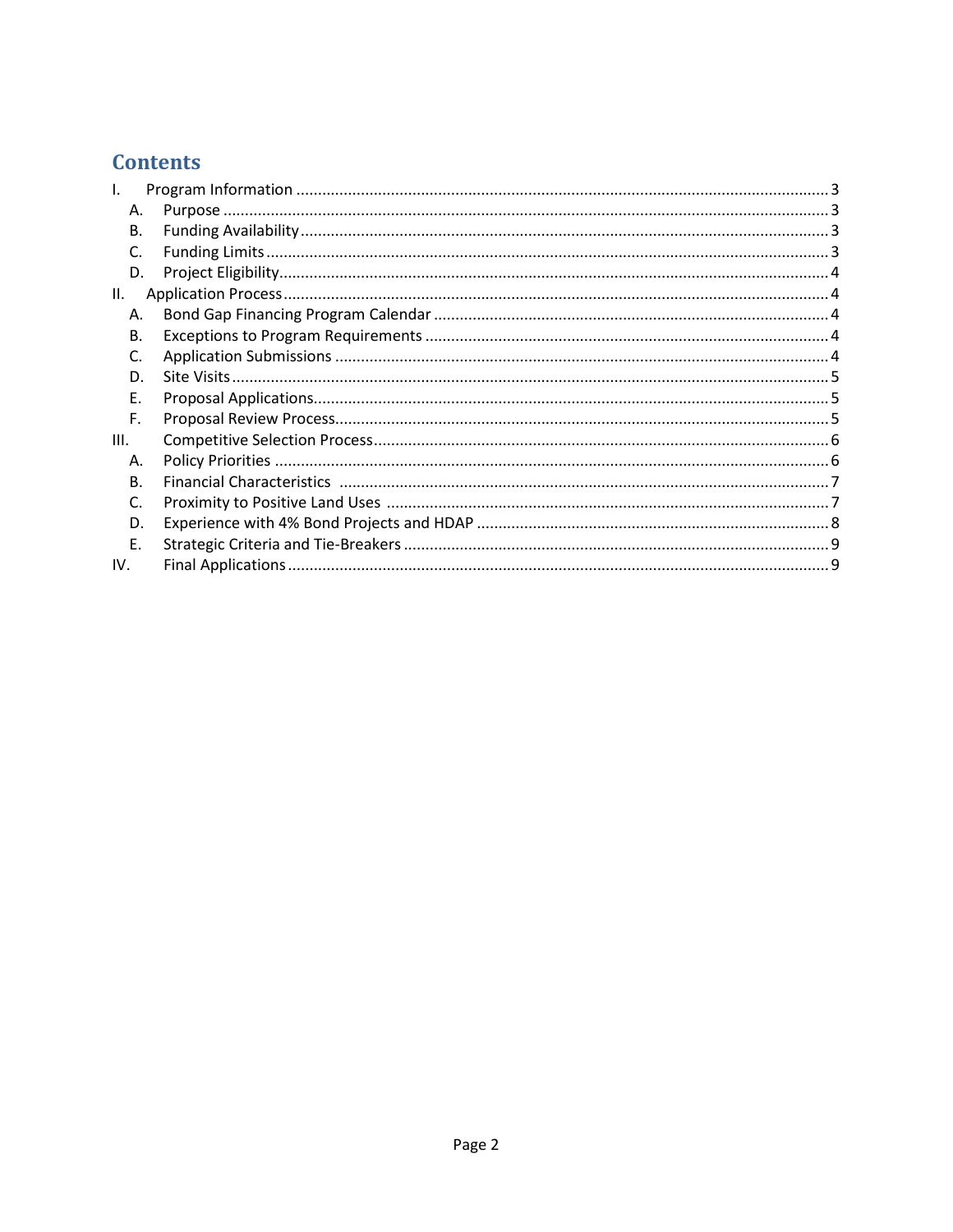# <span id="page-4-0"></span>**I. Program Information**

## <span id="page-4-1"></span>**A. Purpose**

The goal of the Ohio Housing Finance Agency's (OHFA) Bond Gap Financing (BGF) Program is to provide financing to eligible affordable housing projects to increase, preserve, and/or improve the supply of decent, safe, affordable housing for low- and moderate-income persons and households in the State of Ohio. OHFA expects to fund approximately 250 units through the 2014 BGF program.

Questions concerning the Bond Gap Financing Program should be directed to staff via e-mail:

| Karen M. Banyai | kbanyai@ohiohome.org |
|-----------------|----------------------|
| Virgie Vaido    | vvaido@ohiohome.org  |
| Kat Berry       | kberry@ohiohome.org  |

## <span id="page-4-2"></span>**B. Funding Availability**

Approximately \$3 million in Ohio Housing Trust Fund (OHTF) will be available for the financing of new construction or the rehabilitation of rental units. Additional funding may also be available through housing development loans. The Ohio Housing Trust Fund provides funding to projects predominantly serving low- to moderate-income households with incomes at or below 50% of the area median gross income (AMGI). The OHTF gives preference to those projects that benefit households with incomes at or below 35% of the AMGI for the county in which the project is located, as established by the U.S. Department of Housing and Urban Development (HUD). Applicants receiving an award of OHTF dollars may be subject to State of Ohio prevailing wage rate rules.

Final Bond Gap Financing funding levels are subject to:

- Appropriation of funds to OHTF by the State Legislature;
- Allocation by the OHTF Advisory Committee; and
- Finalization and HUD approval of the State Consolidated Plan.

Funds may be awarded in the form of a loan or a grant. OHFA will refer to Ohio Revised Code Chapter 174, as well as the Code of Federal Regulations governing the use of OHTF funds used to meet HOME "match" requirements.

Funding requests are subject to approval from the OHFA Board.

OHFA will award OHTF dollars based on the need to meet set-aside requirements.

The 2014 Bond Gap Financing guidelines may be subject to change, pending developments in federal and state legislative requirements and/or OHFA policy.

## <span id="page-4-3"></span>**C. Funding Limits**

Projects may request up to a maximum of \$1 million in gap financing.

Awards will be limited to one per developer.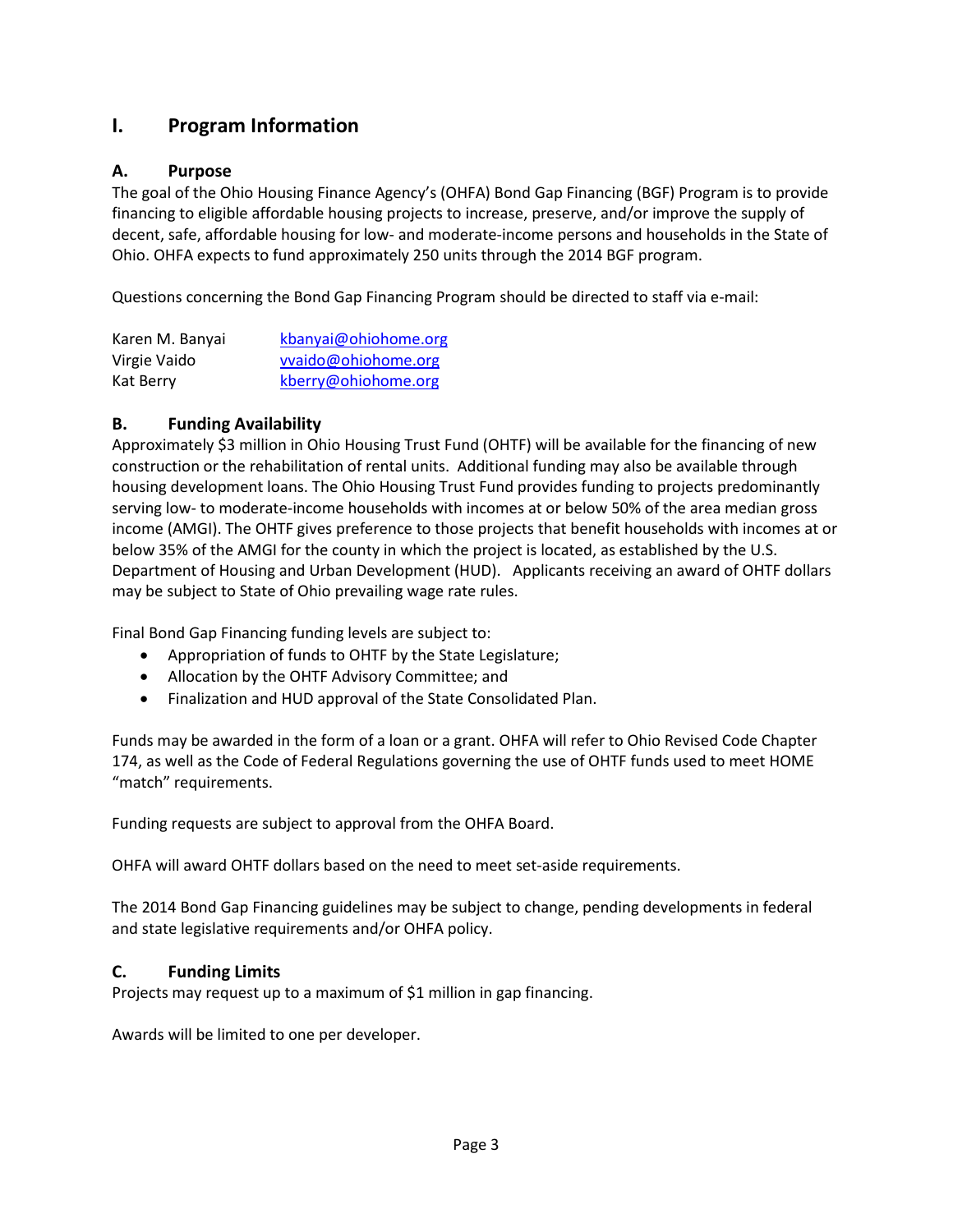## <span id="page-5-0"></span>**D. Project Eligibility**

4% Low-Income Housing Tax Credit (LIHTC) projects that meet the requirements of the 2014 Qualified Allocation Plan (QAP) will be eligible to apply.

All projects that receive funding will be required to follow and meet the 2014 QAP and Housing Credit Gap Financing Guidelines, where applicable or not outlined in these guidelines.

The following exceptions will apply:

- Funds will only be available to projects that have not yet received or applied for an allocation of Housing Tax Credits or HDAP. Exceptions may be made for projects that use HUD's Rental Assistance Demonstration (RAD) program. Applicants must contact OHFA to obtain this exception.
- OHFA reserves the right to not allocate the entire amount of funds available or requested.
- Construction must commence within one year of approval of the HDAP award for new construction and within two years of approval of the HDAP for preservation unless otherwise approved by OHFA.
- Projects must be completed and placed in service no later than three years after the date that OHFA Board approves the award of HDAP funds.

## <span id="page-5-1"></span>**II. Application Process**

## <span id="page-5-2"></span>**A. Bond Gap Financing Program Calendar**

| August 15, 2014    | Deadline to submit requests for exceptions to program requirements                            |
|--------------------|-----------------------------------------------------------------------------------------------|
| September 19, 2014 | Bond Gap Financing proposals due<br>Proposal meetings may be required on a case by case basis |
| October 23, 2014   | Announcement of Bond Gap Financing awards                                                     |
| October 30, 2014   | Next Steps meetings begin                                                                     |
| November 14, 2014  | Next Steps meetings end                                                                       |
| February 6, 2015   | Final application deadline                                                                    |

#### <span id="page-5-3"></span>**B. Exceptions to Program Requirements**

Any request for an exception to specific program requirements, as permitted in the 2014 QAP and where indicated in this guideline, must be submitted by the date indicated in the Program Calendar. OHFA will consider such requests and issue decisions within two weeks of the proposal deadline.

## <span id="page-5-4"></span>**C. Application Submissions**

All application materials for the 2014 BGF funding year must be submitted to the Office of Planning, Preservation & Development; OHFA, 57 East Main Street; Columbus, Ohio 43215. Applications must be received no later than 4:00 p.m. on the dates listed in the program calendar.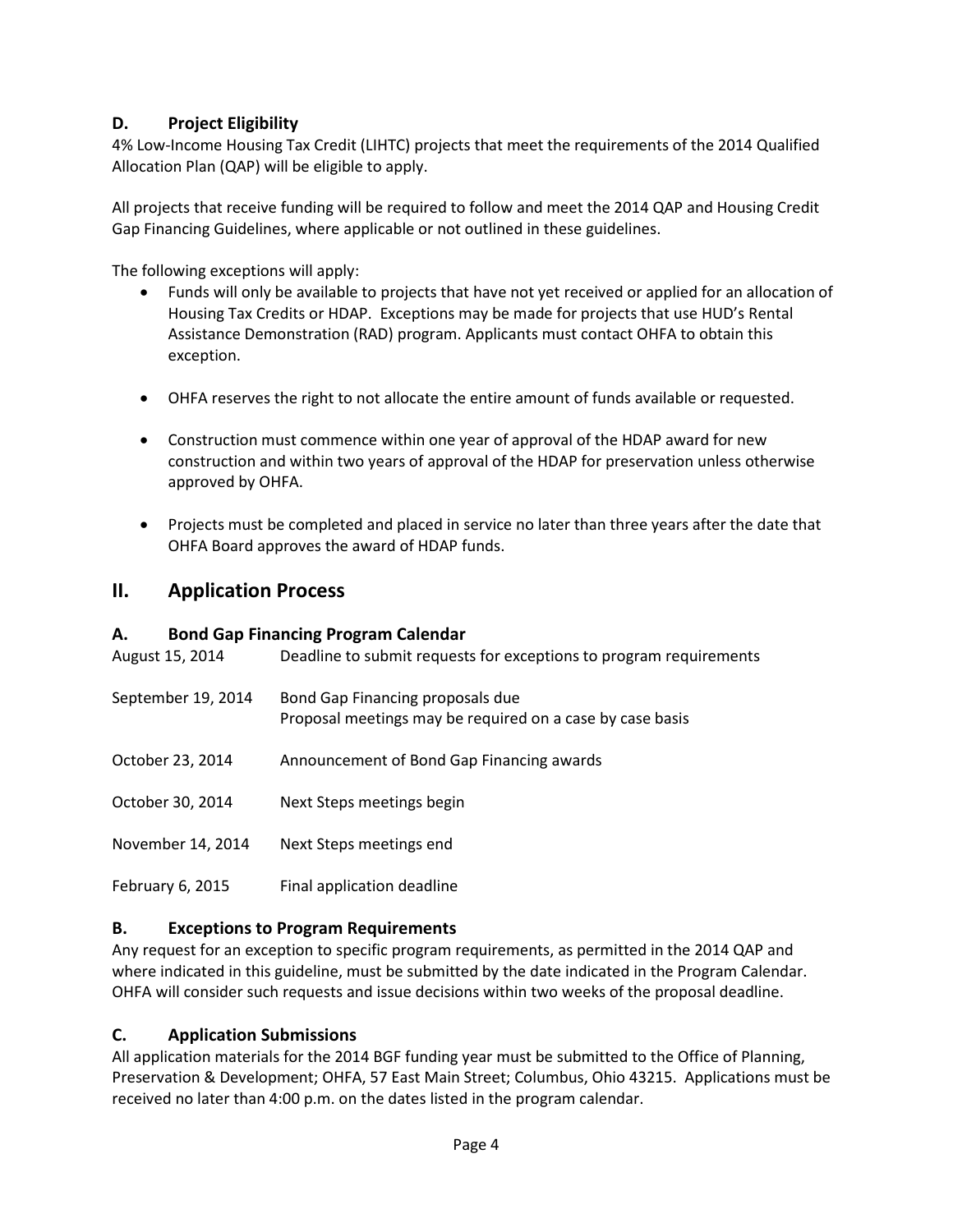Applicants must use the most current 4% HTC application available on the OHFA web site.

All applications and supporting documentation must be submitted in digital format according to the Document Submission Procedure posted at [http://www.ohiohome.org/lihtc/application.aspx.](http://www.ohiohome.org/lihtc/application.aspx)

## <span id="page-6-0"></span>**D. Site Visits**

OHFA will conduct a site visit to gather information that will be used to help evaluate applications. The applicant must clearly mark the physical location of the site and provide a detailed map that depicts the roads leading to the site. Up to two representatives of the applicant who are familiar with the housing proposal are encouraged to accompany OHFA staff to answer any questions. The applicant may request in advance that additional representatives be present if necessary and acceptable to OHFA. Applicants for scattered-site projects must be available to provide a tour of the sites and neighborhoods. All site visits will be scheduled at a time convenient to OHFA review staff.

## <span id="page-6-1"></span>**E. Proposal Applications**

Proposal applications should include the following threshold criteria as defined in the 2014 QAP:

- Complete Affordable Housing Funding Application
- Project History Narrative (existing rental units only)
- Narrative and supporting documentation explaining the competitive points being claimed by the applicant.
- Detailed site map as indicated under section II D.
- Evidence of Public Notification
- Evidence of Site Control
- Evidence of Zoning
- Preliminary Architectural Plans & Specifications
- Scope of Work (existing rental units only)
- Capital Needs Assessment (existing rental units only)
- A letter from the project's Bond Underwriter that outlines the proposed bond structure and all steps required, including a timeline, for closing the financing for the project
- Identity of Interest Form
- Market Study (new rental units only)
- Phase I Environmental Site Assessment
- Audited financials or rent rolls for the past 5 years evidencing 93% occupancy or higher; or, a full market study (existing rental units only)

Proposals must meet the underwriting and programmatic requirements outlined in the 2014 QAP.

OHFA will consider the development team's ability to proceed quickly and close all financing in 2015 based on previous experience. OHFA will also consider total project costs and investment of its resources that are reasonable in an effort to produce units.

## <span id="page-6-2"></span>**F. Proposal Review Process**

OHFA will competitively score projects before underwriting or threshold reviews are conducted. Those projects that are the highest scoring will then undergo threshold and underwriting reviews. All other projects will be placed on a wait list based on score and/or tie-breakers.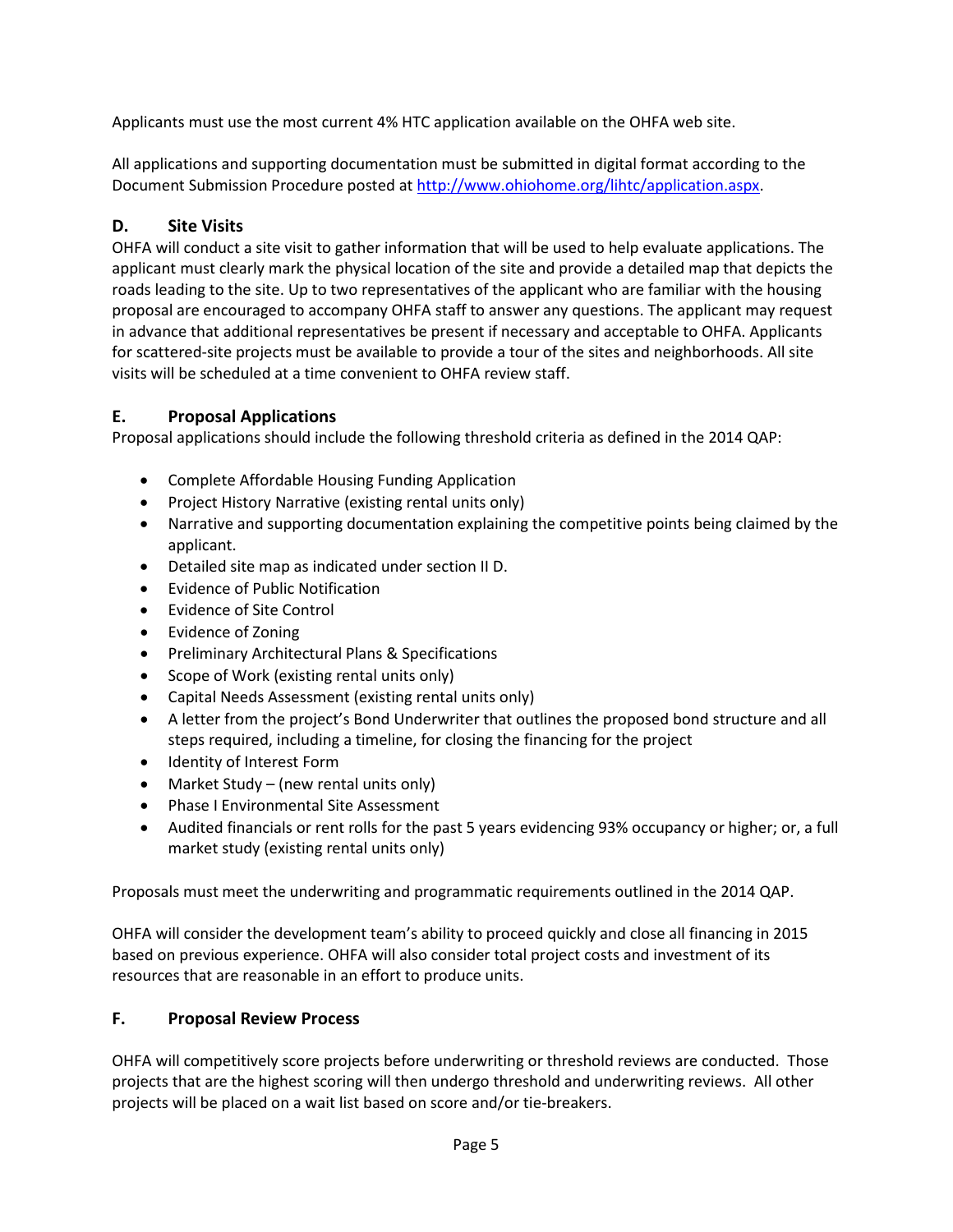Any threshold or underwriting deficiencies not cured within two weeks of notification will result in OHFA removing the project from consideration. OHFA will then consider the next highest scoring project on the wait list.

# <span id="page-7-0"></span>**III. Competitive Selection Process**

Projects will be selected based on the strategic criteria outlined in this section. Points for each criterion will be awarded at the discretion of OHFA, based on how proposed applications meet the intent of the criteria. OHFA may request further supporting documentation for any of the criteria in this section.

OHFA will not prorate points for projects with multiple sites. All sites must meet competitive criteria to earn points.

A total of 30 points are achievable.

## <span id="page-7-1"></span>**A. Policy Priorities 8 Points**

Applications may receive eight points based on their proposed development fitting one of the policy priorities listed in this criterion.

## *A1. Preservation of At-Risk Affordable Housing*

OHFA supports the preservation of current affordable housing that is at risk of no longer being affordable.

Proposals seeking points for this category must contain project based rental subsidy for at least 50% of the units and include a narrative explaining why their development is at risk of no longer being affordable. Narratives must address and include the following supporting documentation:

- Current market rents in the primary market area
- Explanation of financial impact on the residents
- Timing of the risk factor
- A history of the property's management and ownership, including the use of replacement reserves and any other rehabilitation or improvements
- Audited financials for the past 3 years
- Evidence of project based rental subsidy

## *A2. New Affordable Housing Units in an Area of Targeted Revitalization*

OHFA supports the production of new units of affordable housing in areas of targeted revitalization. OHFA values partnering with local economic development efforts that further leverage the economic impact of OHFA resources, while also assisting in the revitalization of local communities.

Proposals seeking points for this category must provide a letter from the local municipality that confirms the area is targeted for revitalization, including what has been accomplished to date, what is being planned in the future, and any funds already committed for future investment.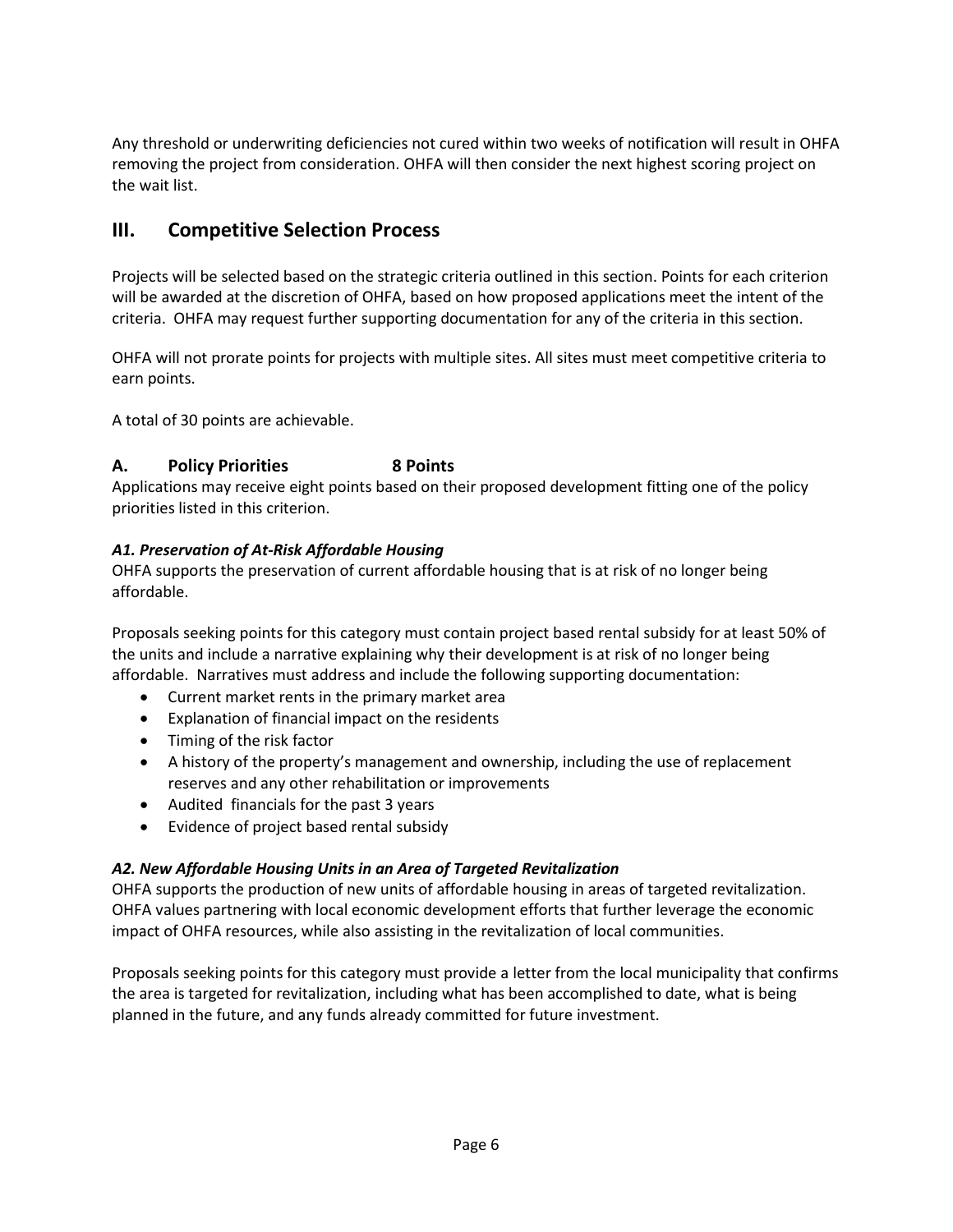#### *A3. Rental Assistance Demonstration or Choice Neighborhoods Program*

OHFA supports federal initiatives that leverage development and/or rental subsidy for the production of affordable housing developments.

Proposals seeking points for this category must provide a commitment letter for the program they are claiming as a priority.

#### <span id="page-8-0"></span>**B. Financial Characteristics 8 Points**

Applications may receive a score of up to eight points based on financial characteristics.

#### *B1. Percentage of Hard Construction to Total Development Cost (TDC)*

OHFA supports the investment of HDAP in projects that require the gap financing for hard construction costs. The definition of Hard Construction Costs in the 2014 Multifamily Underwriting Guidelines will be utilized for determining percentages. Points will be awarded on the following scale.

| % Hard Construction to TDC |          |
|----------------------------|----------|
| 40%+                       | 4 Points |
| 35-39%                     | 3 Points |
| 30-34%                     | 2 Points |
| 29% and below              | 1 Point  |

#### *B2. Amount of HDAP per Unit*

OHFA supports the leverage of other financial resources. Points will be awarded to those developments which require less HDAP per unit due to the leverage of other resources. Points will be awarded on the following scale.

| HDAP per Unit       |          |
|---------------------|----------|
| \$15,000 and below  | 4 Points |
| \$15,001 - \$25,000 | 3 Points |
| \$25,001 - \$35,000 | 2 Points |
| \$35,001 and above  | 1 Point  |
|                     |          |

#### <span id="page-8-1"></span>**C. Proximity to Positive Land Uses 8 Points**

OHFA supports developments that are nearby a mix of land uses that are positive for the residents. Proposed developments will be awarded up to eight points based on their distance to positive land uses.

To obtain points in this category, applicants should submit a list of those positive land uses that are being claimed, including linear distance from the site to the positive land use.

OHFA staff may confirm these distances during a site visit.

A development that is adjacent to a detrimental land use may be removed from consideration. Detrimental land uses will be deemed at OHFA's discretion based on nuisance or otherwise adverse conditions such as high levels of noise, noxious odors, or incompatible uses.

OHFA may give consideration to developments that are within 500 feet of the criteria below.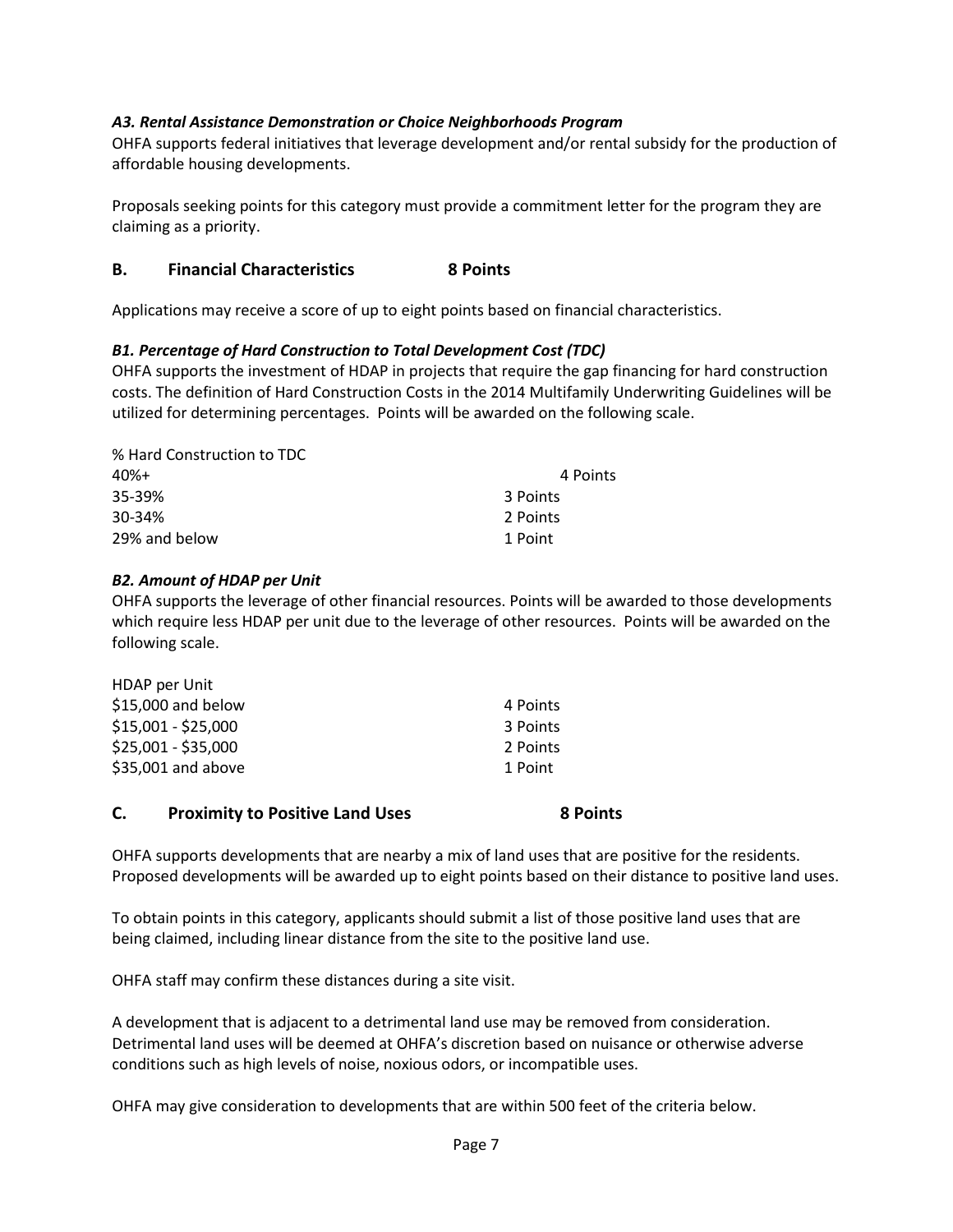#### *C1. PJ Proximities*

- Two points will be awarded to developments within a .5-mile linear distance of a positive land use under the retail category.
- Two points will be awarded to development within a .5-mile linear distance of a positive land use under the services category.
- Two points will be awarded to developments within a .5-mile linear distance of a positive land use under the community facilities category.
- Two points will be awarded to developments within a .25-mile linear distance of an additional positive land use in any of the categories.

#### *C2. Non-PJ Proximities*

- Two points will be awarded to developments within a 2-mile linear distance of a positive land use under the retail category.
- Two points will be awarded to development within a 2-mile linear distance of a positive land use under the services category.
- Two points will be awarded to developments within a 2-mile linear distance of a positive land use under the community facilities category.
- Two points will be awarded to developments within a 1-mile linear distance of an additional positive land use in any of the categories.

#### *Chart of Approved Positive Land Uses*

| <b>Retail</b>                         | <b>Services</b>                                          | <b>Community Facilities</b>                      |
|---------------------------------------|----------------------------------------------------------|--------------------------------------------------|
| Full service supermarket with produce | Bank                                                     | <b>Community Garden</b>                          |
| <b>Farmers Market</b>                 | Laundry                                                  | Community or Recreation center                   |
| Pharmacy                              | Restaurant, café, or diner                               | K-12 School (Family only)                        |
|                                       | Medical clinic or office<br>Child care (licensed, family | Government office serving public on-site         |
|                                       | only)                                                    | Police or fire station                           |
|                                       |                                                          | Public library                                   |
|                                       |                                                          | Senior center (Senior only)                      |
|                                       |                                                          | Social services center                           |
|                                       |                                                          | College usable by population<br>Place of worship |

#### <span id="page-9-0"></span>**D. Experience with 4% Bond Projects and HDAP 6 Points**

 $\mathbf{r}$ 

OHFA supports development teams that have experience with 4% Bond Projects and HDAP. Because of the complicated process and requirements of the 4% Bond and HDAP programs, OHFA is seeking experienced partners that can place developments into service in a timely manner.

6 points will be awarded to development teams that can evidence that they have placed at least one 4% bond project and at least one project that included HDAP funding into service in Ohio within the last ten years. The completed project must have closed out the HDAP award and obtained form(s) 8609.

4 points will be awarded to development teams that can evidence they have placed at least one 9% housing tax credit project with HDAP into service in Ohio within the last ten years. The completed project must have closed out the HDAP award and obtained form(s) 8609.